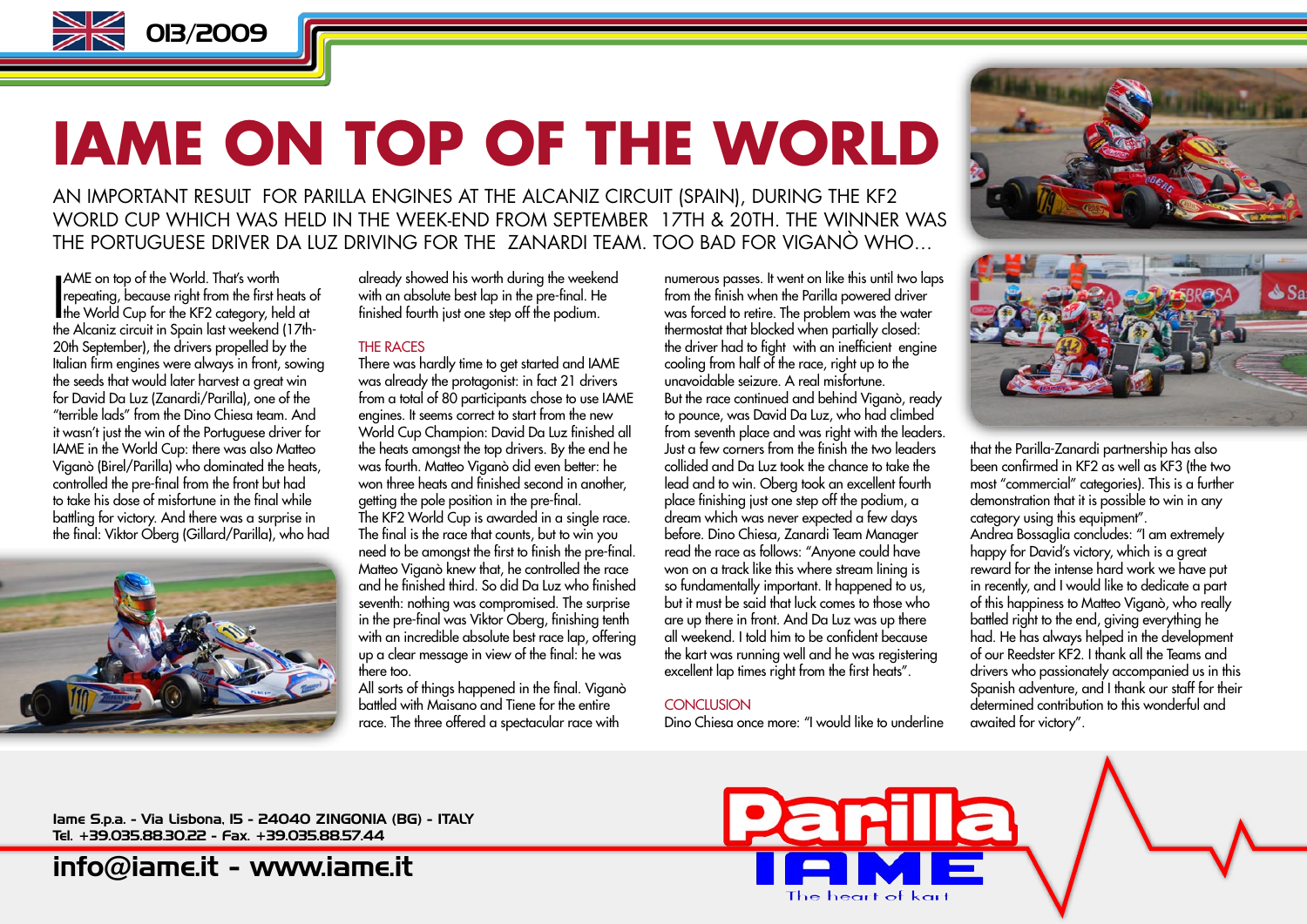013/2009

# **IAME IN CIMA AL MONDO**

IMPORTANTE AFFERMAZIONE DEI MOTORI PARILLA SULLA PISTA DI ALCANIZ (SPAGNA), IN OCCASIONE DELLA COPPA DEL MONDO DELLA CATEGORIA KF2 CORSA NEL WEEKEND DAL 17 AL 20 SETTEMBRE. A VINCERE IL PILOTA PORTOGHESE DA LUZ DELLO SQUADRONE ZANARDI. PECCATO PER VIGANÒ CHE...

AME in cima al Mondo. Vale la pena ripeter<br>perché sin dalle manche della Coppa del<br>Mondo categoria KF2 che si è disputata ad<br>Alcaniz in Spagna lo scorso vrapkond (17-20 AME in cima al Mondo. Vale la pena ripeterlo, perché sin dalle manche della Coppa del Alcaniz in Spagna lo scorso weekend (17-20 settembre), i piloti con a fianco al sedile un motore dell'azienda italiana sono sempre stati là davanti a seminare bene per raccogliere poi la coppa per mano di David Da Luz (Zanardi/Parilla), uno dei "ragazzi terribili" della scuderia di Dino Chiesa. E, per IAME, non solo la vittoria della Coppa del Mondo del pilota portoghese: c'è anche Matteo Viganò (Birel/Parilla) che ha dominato le manche, ha controllato in prefinale e ha dovuto fare i conti con la sfortuna in finale, mentre lottava per la vittoria. E poi una sorpresa, in finale: Viktor Oberg (Gillard/Parilla), che aveva già avuto



modo di mettersi in mostra durante il weekend con il miglior giro assoluto della prefinale, chiude quarto a un passo dal podio.

#### LE GARE

Neanche il tempo di partire e IAME è già protagonista: sono infatti 21 i piloti che hanno scelto motori IAME sugli 80 partecipanti totali. Giusto iniziare dal neo campione della Coppa del Mondo: David Da Luz ha chiuso le manche sempre fra i primi. Alla fine sarà quarto totale. Matteo Viganò fa ancora meglio: vince tre manche, arriva secondo in un'altra, guadagnandosi la pole position in prefinale. La Coppa del Mondo KF2 si disputa in gara unica. Conta la finale; ma per farlo bisogna stare almeno fra i primi in prefinale, anche senza vincerla. Matteo Viganò lo sa, controlla e chiude terzo. Lo stesso fa Da Luz che chiude settimo: niente è compromesso. Chi sorprende in prefinale è Viktor Oberg, decimo con un incredibile miglior giro assoluto in gara, dando un chiaro segnale in vista della finale: c'è anche lui.

In finale succede di tutto. Viganò lotta insieme a Maisano e Tiene per tutta la gara. I tre divertono e si divertono con continui sorpassi. Così fino a due giri dalla fine quando il pilota motorizzato Parilla

è costretto a lasciare. La causa è il termostato dell'acqua che si è bloccato parzialmente chiuso: il pilota ha lottato con il raffreddamento inefficace del suo motore già da metà gara, fino all'inevitabile rottura dello stesso. Una vera sfortuna.

Ma la gara continua e dietro a Viganò, in agguato, c'è David Da Luz, risalito dalla settima piazza e ora subito a ridosso dei primi. Così succede che, a poche curve dal termine, i due là davanti si toccano e lui sfrutta l'occasione per passare in testa e concludere a braccia alzate. Ottimo quarto, in rimonta, proprio Oberg che chiude a un passo dal podio e da un sogno insperato solo pochi giorni prima. Dino Chiesa, Team Manager di Zanardi legge la gara così: "Poteva capitare a chiunque di vincere in una pista come questa dove la scia gioca un ruolo fondamentale. È successo a noi, ma va detto che la fortuna aiuta chi sta là davanti. E Da Luz c'è stato per tutto il weekend. Gli ho detto di stare tranquillo perché il mezzo andava bene e lui staccava ottimi tempi fin dalla prima manche".

#### **CONCLUSIONI**

Ancora Dino Chiesa: "Mi sembra opportuno sottolineare che il binomio Parilla-Zanardi si sia

**Parilla** 

The heart of kart





confermato anche in KF2 oltre che in KF3 (le due categorie più "commerciali"). È la dimostrazione ulteriore che utilizzando questo materiale in tutte le categorie si può vincere".

Conclude Andrea Bossaglia: "Sono veramente felice per la vittoria di David, che ci ricompensa dell'intenso lavoro svolto in questo periodo, e vorrei dedicare una parte di questa felicità anche a Matteo Viganò, che ha lottato veramente fino all'ultimo dando tutto se stesso, e che ci ha sempre aiutato nello sviluppo del nostro Reedster KF2. Ringrazio qui tutti i Team ed i Piloti che con la loro passione ci hanno accompagnato in quest'avventura spagnola, e ringrazio i nostri Collaboratori per il loro determinante contributo a questa bellissima ed attesa vittoria".

Iame S.p.a. - Via Lisbona, 15 - 24040 ZINGONIA (BG) - ITALY Tel. +39.035.88.30.22 - Fax. +39.035.88.57.44

[info@iame.it](mailto:info@iame.it) -<www.iame.it>